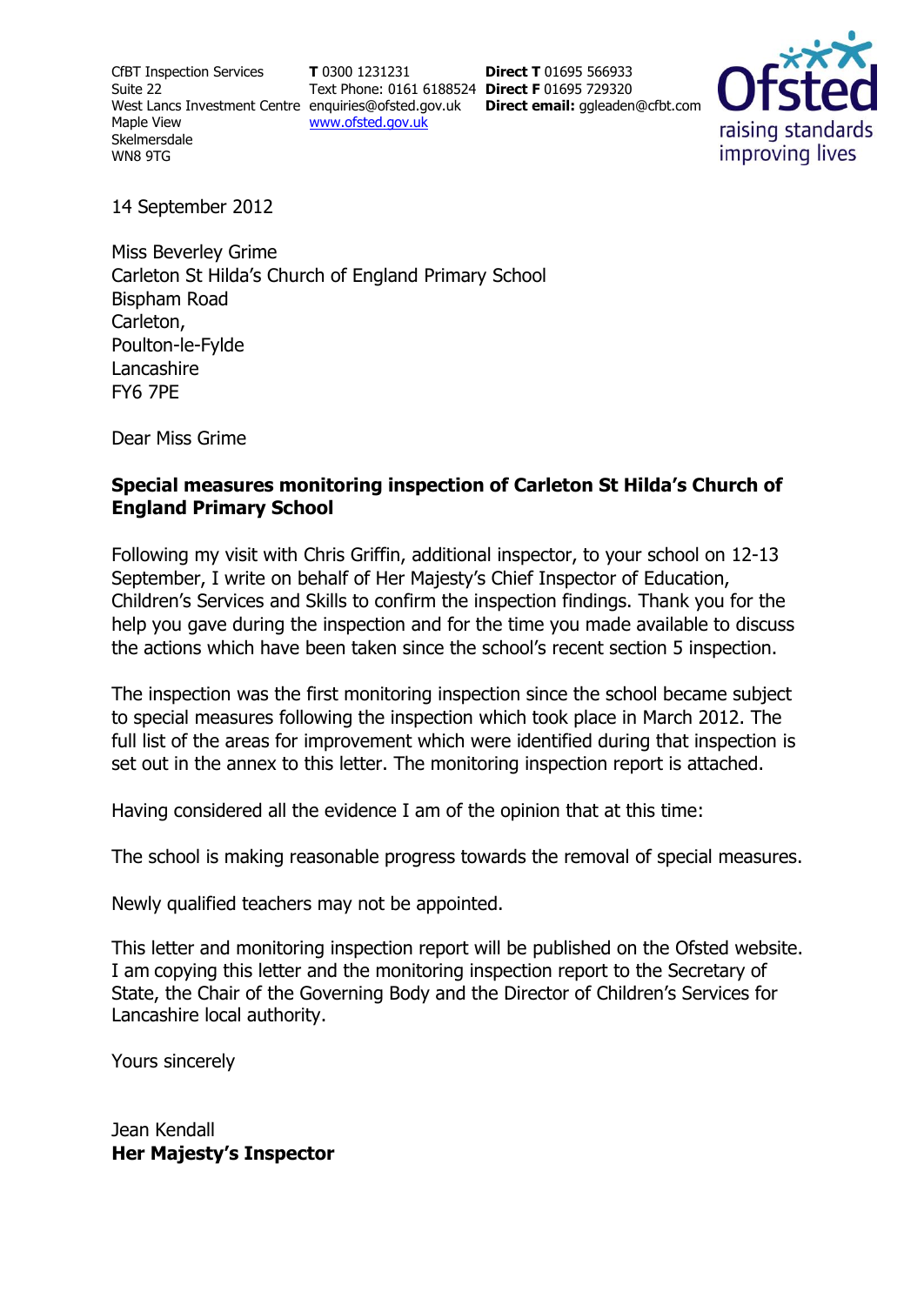

# **Annex**

## **The areas for improvement identified during the inspection which took place in March 2012**

- Rapidly improve the impact of leaders' actions on improving the quality of education provided, including in the Early Years Foundation Stage, by:
	- reviewing the delegation of senior and middle leaders' roles and responsibilities
	- increasing the rigour of leaders' monitoring and evaluation procedures
	- ensuring the governing body provides sufficient challenge to school leaders
	- providing better and more accurate reporting from senior leaders and the local authority to the governing body
	- raising the bar for the setting of targets for pupils' attainment to ensure that all groups of pupils are expected to make good progress
	- reviewing the school's policy to secure more effective teaching and learning
	- providing staff training in leadership skills.  $\equiv$
- Eradicate all inadequate teaching and improve satisfactory teaching to good, including in the Early Years Foundation Stage, by:
	- improving the quality of teachers' planning to identify the skills and knowledge to be learned by pupils
	- improving the use of assessment information to ensure lesson plans take full account of pupils' starting points
	- ensuring whole school consistency in implementing the school's approach to teaching
	- providing staff training that is matched to the improvements needed in the quality of teaching
	- ensuring teaching is always brisk and that regular checks are made on pupils' progress in lessons
	- improving the marking of pupils' work so that feedback informs pupils about how to improve.
- Improve pupils' academic outcomes and achievement, including in the Early Years Foundation Stage, by:
	- ensuring greater challenge in lessons especially for higher attaining pupils  $\equiv$
	- improving the teaching and marking of writing
	- ensuring a greater consistency of good quality teaching throughout the  $\frac{1}{2}$ school
	- increasing expectations of the progress made by girls.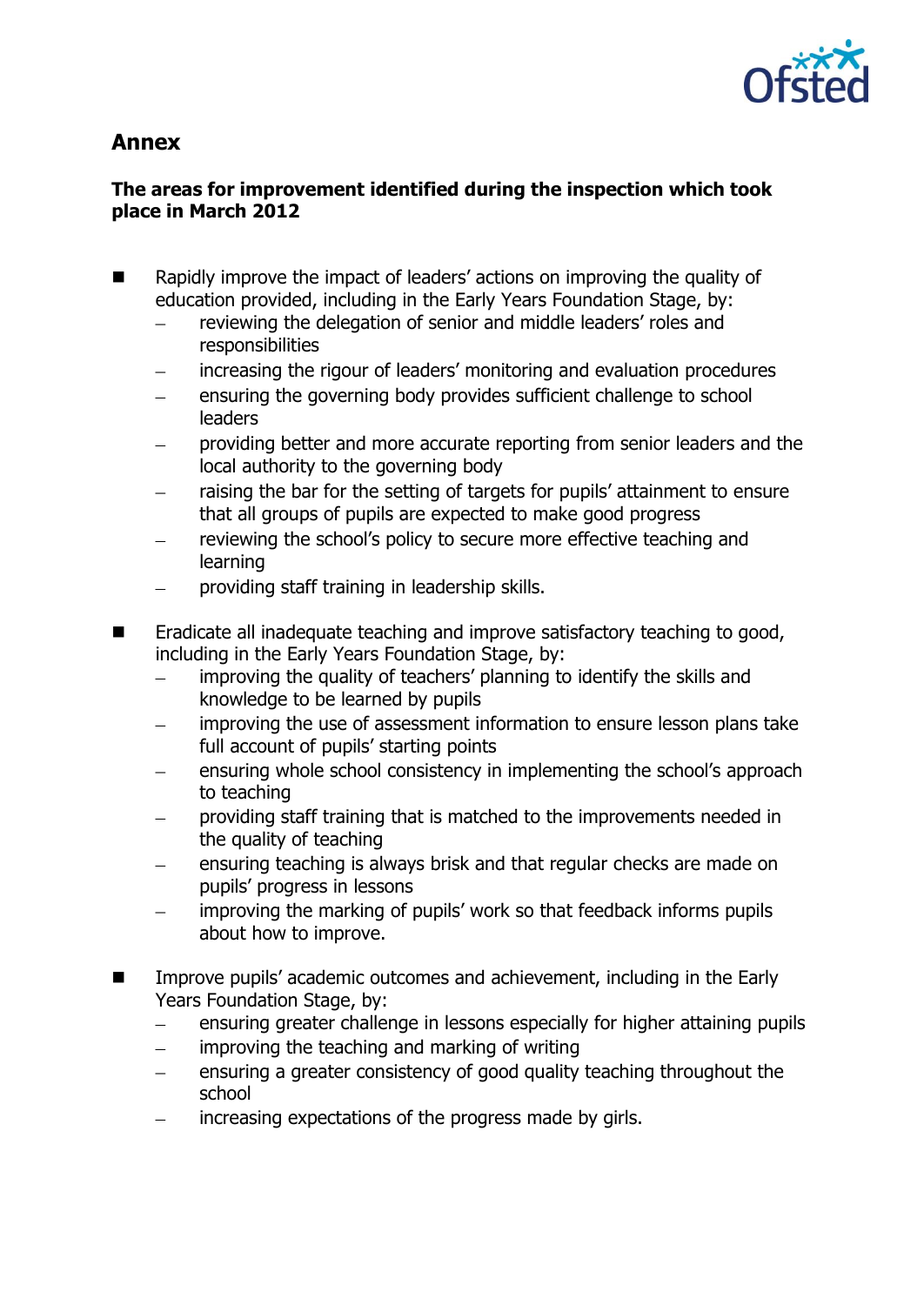

## **Report on the first monitoring inspection on 12-13 September 2012**

#### **Evidence**

Inspectors observed the school's work, scrutinised documents and met with the Chair of the Governing Body, the headteacher, the associate headteacher, staff, groups of pupils and a representative from the local authority.

### **Context**

Since the last inspection, an assistant headteacher has been seconded to the school and is currently teaching the Year 5 class, where the regular teacher is absent. A supply teacher is supporting teaching in the Reception class and another is supporting group learning in Year 6. An associate headteacher is working alongside the headteacher and other leaders for two days a week to develop leadership. A new Chair of the Governing Body was appointed in June 2012.

#### **Achievement of pupils at the school**

Pupils' attainment in standardised tests improved in 2012. The pupils in Year 6 achieved above average standards of attainment in reading, writing and mathematics, with many more achieving the higher level 5. All pupils made the expected two levels of progress across Key Stage 2 and some made better than expected progress. Pupils in Year 2 achieved above average standards of attainment in mathematics and reading and they did better in writing than previous cohorts. However, the proportion reaching higher levels in Year 2, particularly in writing, is still below expectations, given pupils' well developed skills on entry to the school.

School leaders are rightly pleased with the positive results in 2012, but they recognise that there is more to be done to ensure pupils make good progress across the whole school. Most children enter the Reception class with knowledge and skills that are at least in line with, and often above, expectations for their age. Many have well developed social and language skills. However, assessment is not used well enough to plan interesting activities that extend children's learning from the start. Consequently, children do not make the progress they could in the Reception class, nor are they adequately prepared for the next phase of their education when they move into Year 1.

Pupils' progress across the rest of the school is variable. Although pupils make expected progress overall, the pace of learning is still too slow in some lessons, particularly for higher ability pupils. The pace of learning slows at the start of the school year, because activities are not sufficiently challenging to build on pupils' prior knowledge and skills. Appropriate actions are being taken to address issues, including the introduction of a rigorous system to track pupils' progress and improve transition from year to year. Regular meetings to discuss pupils' progress are ensuring that appropriately challenging targets are set and support is provided for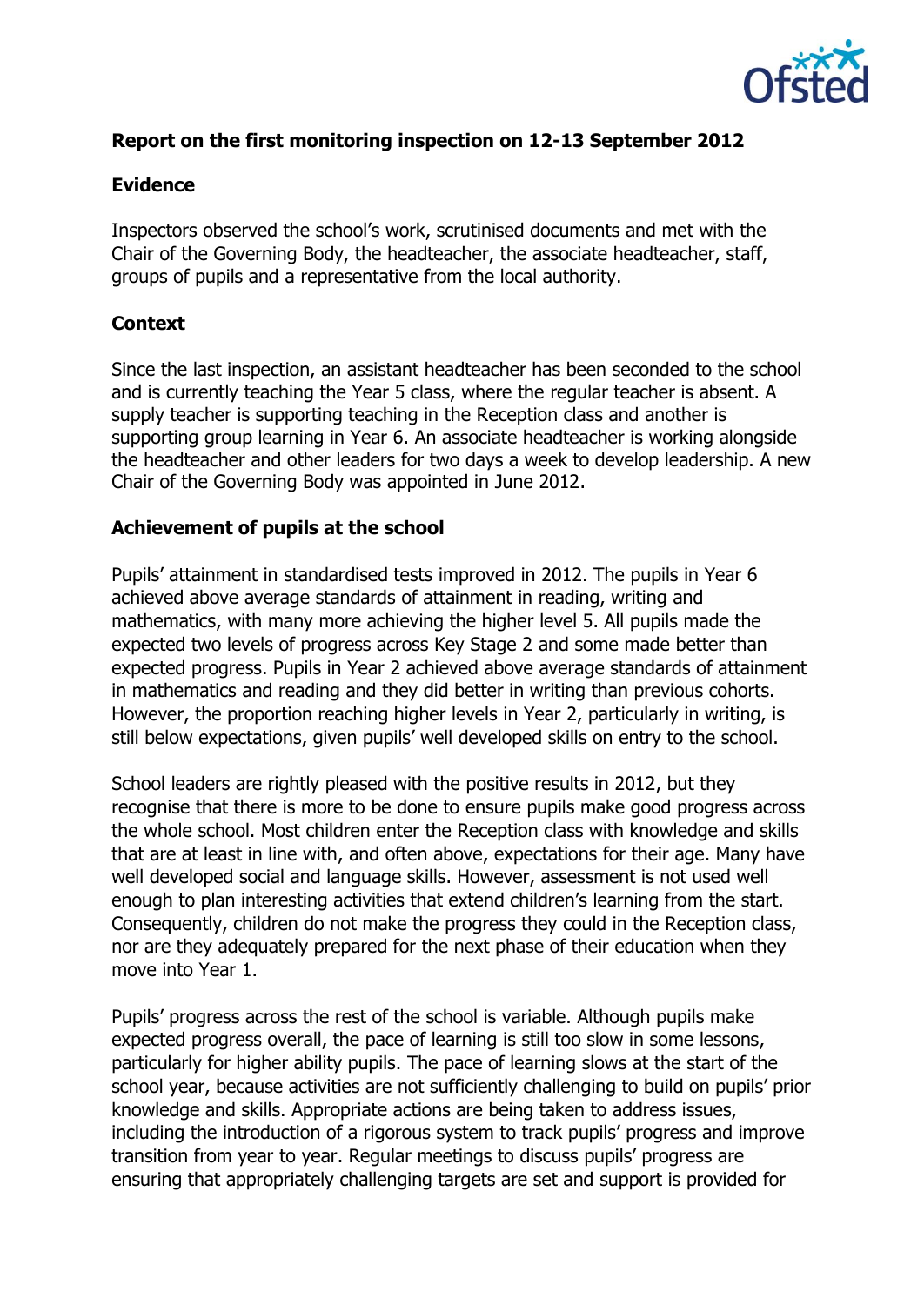

any pupils who are under achieving. Pupils in Year 6 are receiving targeted support from an additional teacher to accelerate their rate of learning.

## **The quality of teaching**

Leaders are working closely with the local authority to tackle inadequacies and improve teaching to good. Staff have received a broad menu of good quality professional development and support from the local authority, focused on improving teaching and assessment. Appropriate, intensive support is in place where inadequacies have been identified. Lesson planning, marking and assessment are showing signs of improvement, providing a firm foundation on which to secure further improvement. Marking gives pupils appropriate guidance on how they can improve their work and pupils are aware of their learning targets. Structured phonics and more explicit teaching of reading and writing have been introduced across the whole school but are at very early stages of implementation.

Constructive and encouraging relationships are strengths in most lessons. Pupils are keen to learn and highly motivated when activities interest them. Where teaching is at its best, the teacher provides clear explanation, gives pupils time to work independently, constantly checks pupils' understanding and adapts teaching as the lesson progresses. However, teachers are not yet demonstrating consistently effective teaching strategies based on secure assessment. There is still some inadequate teaching and much that is not yet good. In less effective lessons, the pace of learning slows because the teacher talks for too long and explanations lack clarity. Pupils feel frustrated because they have little opportunity to engage in active learning or to complete more challenging tasks. Activities are bland or are not at a sufficiently challenging level to extend their learning. Reading skills, including phonics, have not been taught explicitly or rapidly enough in the Reception class.

## **Behaviour and safety of pupils**

Pupils behave with courtesy and consideration towards each other around the school. They are highly motivated learners, showing application and perseverance where teaching captures their imagination. However, they become fidgety and lose concentration where they are made to listen for too long or tasks do not provide sufficient challenge. Pupils in Key Stage 2 display a better attitude to learning than those in the Early Years Foundation Stage and Key Stage 1 because activities are better matched to their interests and abilities. Pupils feel safe and have confidence in teachers to maintain good order and deal with any inappropriate behaviour should it occur.

## **The quality of leadership in and management of the school**

Leaders have taken appropriate steps to increase the rigour of monitoring and evaluation procedures, with support from the associate headteacher and associate